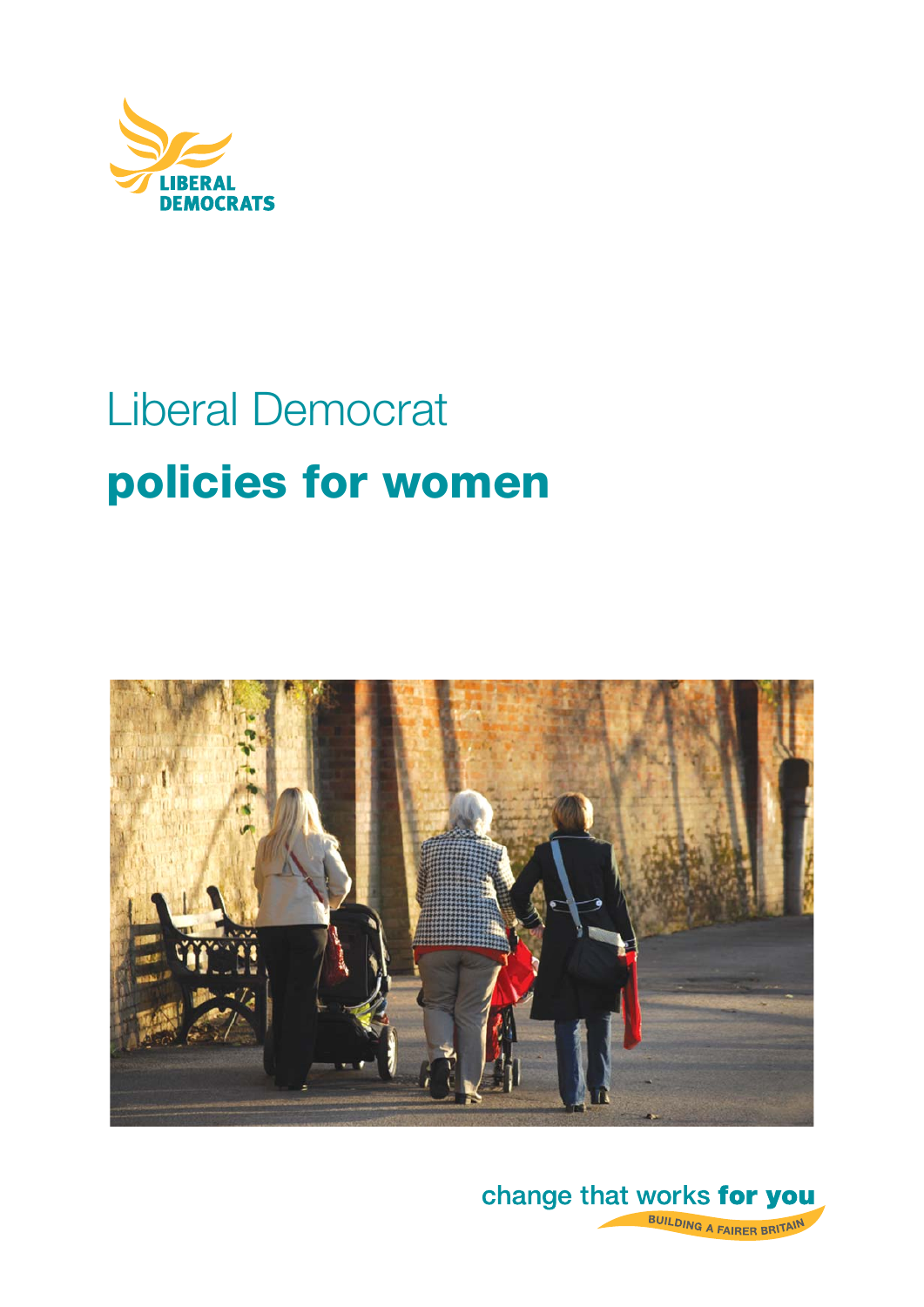

Liberal Democrats want to build a society where women are paid fairly, feel safe, are able to share the responsibilities of family life if they choose to, and are no longer bombarded by images of 'the perfect woman'.

Liberal Democrats want to build a society where women are paid fairly, feel safe, are able to share the responsibilities of family life if they choose to, and are no longer bombarded by images of 'the perfect woman'.

It's a scandal that women still get paid less than men in Britain today; that despite the fact women are still far more likely to take responsibility for childcare and looking after elderly relatives, we don't have flexible arrangements to help them balance work and home; that women still feel under threat from crime on their streets; and that the pressure women feel over how to look and how to behave - compounded by the media - has got worse instead of better.

We will make Britain fair for women. We'll make parental leave interchangeable between mothers and fathers. We'll crack down on sex discrimination at work with name-blind job application forms. We'll stop advertisers secretly airbrushing pictures to convince everyone their products can work miracles. And we'll introduce common sense changes to help protect women from violence, like making sure night buses let you off between stops if it's closer to home.

#### **Here we outline our key policies to build a fairer Britain for women:**

- Shared parental leave
- More flexible working
- Cutting income tax
- Mandatory fair pay audits for every company
- Name-blind job application forms to end sex discrimination
- Honesty in advertising regulation of airbrushing
- More police and safer journeys home

Only the Liberal Democrats are committed to change that works for women.

Nick Clegg Leader of the Liberal Democrats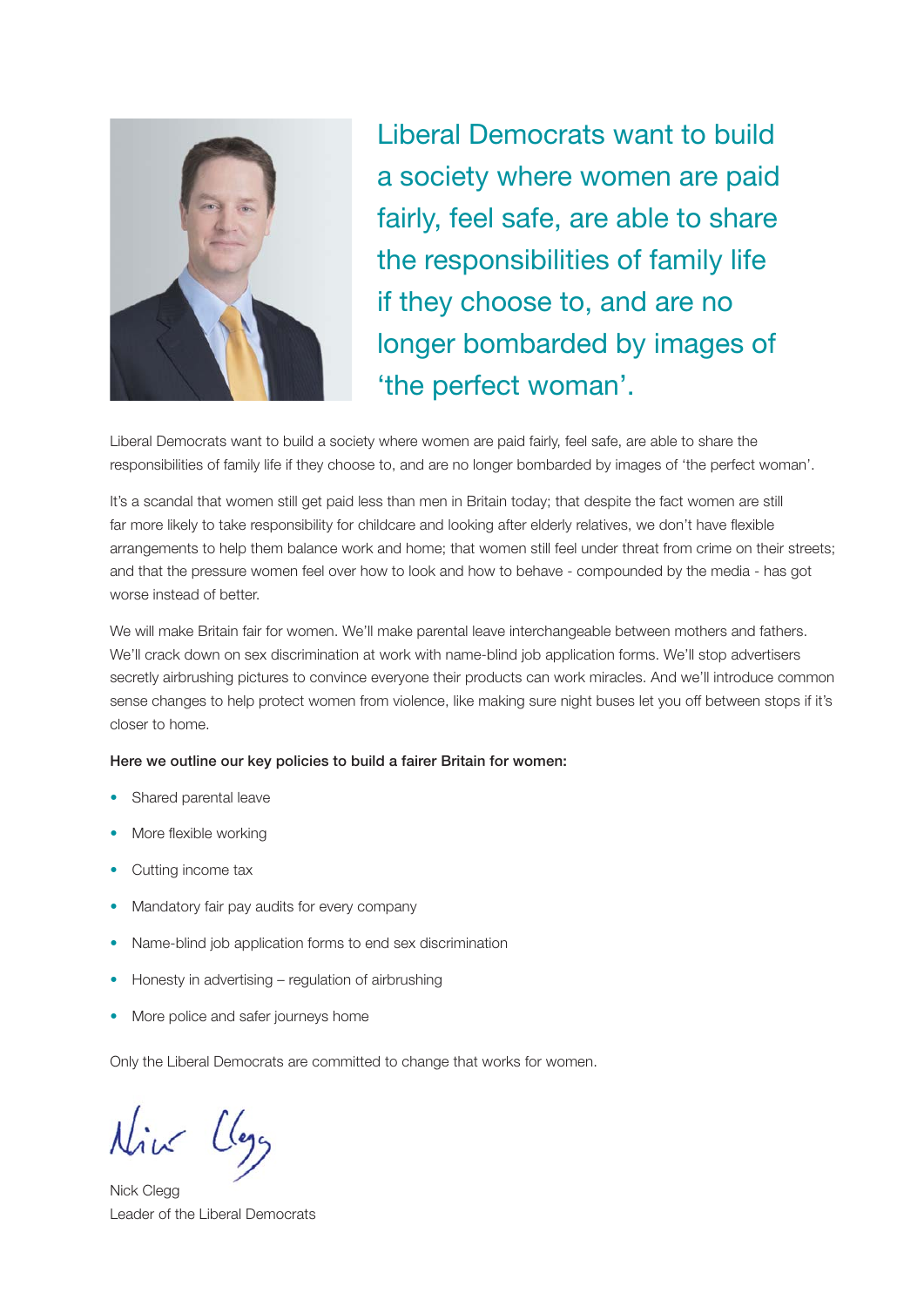#### shared parental leave

This country lags behind other countries when it comes to supporting parents to spend meaningful time with their newborn baby. When a baby is born, the mother gets a year's leave and the father gets just two weeks. That's unfair: it means the mother has to take the lion's share of responsibility, even if she and her partner want to share things equally.

Liberal Democrats will reform the existing 12 months statutory maternity leave to allow mums and dads to share the time between them so they can arrange family life in the way that suits them best.

#### more flexible working

The right to request flexible working cannot currently be made for any other reason than certain parental or caring responsibilities. However, there are many valid reasons why someone may wish to work flexibly, for example to undertake voluntary work.

As we move away from the nine-to-five routine, many employers believe that flexible working makes good business sense. That is why Liberal Democrats will give all employees the right to request flexible working. Like now, employers' rights to turn down a request will remain unchanged if the nature of the work or the needs of the business do not make flexible working possible.

### cutting income tax

Millions of women work part-time or on low wages, and don't get a fair deal on tax. The poorest families pay a higher proportion of their income in tax than the richest. Liberal Democrats will ensure that you do not pay income tax on the first £10,000 you earn – this will put £700 back into the pockets of millions of people on low and middle incomes, and free 3.6 million more people on low incomes from having to pay any income tax at all.

The change will be paid for by introducing a mansion tax, closing loopholes that benefit the wealthy and making sure airlines pay for the pollution they cause.

### mandatory fair pay audits for every company

It is simply unfair that nearly 40 years after the Equal Pay Act, we still live in a society where for every pound earned by men, women will take home less than 85 pence for the same work. So while the pay gap has narrowed, more progress is needed.

To stamp out discrimination, Liberal Democrats will ensure that every company that employs more than 100 people will have its pay arrangements examined with an Equal Pay Audit.

Under these proposals, companies will be required to compare the pay of men and women doing equal work. If any pay gaps are identified that cannot be satisfactorily explained on grounds other than gender, the company will be required to produce plans to eliminate them, giving everyone a fair deal.